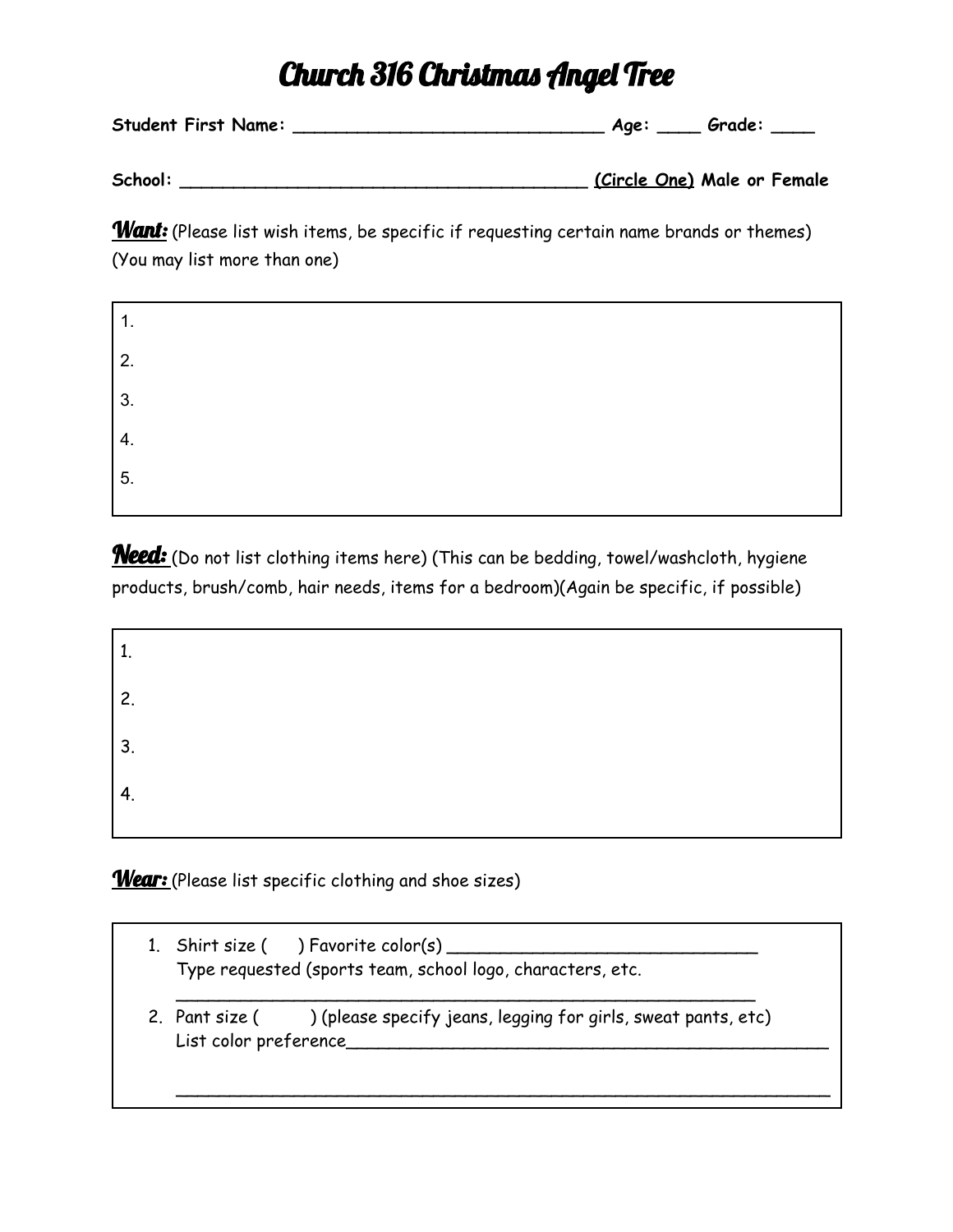Wear: (Please list specific clothing and shoe sizes)(Continued)

| 3. Shoe Size $($ ) (List type of shoe preferred-tennis shoe, dress shoe, boot~<br>list brand preferred as well |                                                                                                   |  |  |  |  |
|----------------------------------------------------------------------------------------------------------------|---------------------------------------------------------------------------------------------------|--|--|--|--|
| 4. Jacket/Coat Needed size (                                                                                   | ) list color preference/type preferred                                                            |  |  |  |  |
| huggers-girls)                                                                                                 | 5. Underwear (list type preferred (i.e. boxers, briefs -boys) (i.e. bikinis, briefs, hip<br>(Size |  |  |  |  |
|                                                                                                                |                                                                                                   |  |  |  |  |

**Read:** List genre, series, reading level (if applicable), fun book, etc

| 2<br><u>.</u> |  |  |  |
|---------------|--|--|--|
| 3.            |  |  |  |
| . .           |  |  |  |

 $\overline{\phantom{a}}$  $\overline{\phantom{a}}$ 

\_\_\_\_\_\_\_\_\_\_\_\_\_\_\_\_\_\_\_\_\_\_\_\_\_\_\_\_\_\_\_\_\_\_\_\_\_\_\_\_\_\_\_\_\_\_\_\_\_\_\_\_\_\_\_

**Office Use Only: (Will not be seen by purchasers)**

**Student First and Last Name:**

**Grade and School District:** \_\_\_\_\_\_\_\_\_\_\_\_\_\_\_\_\_\_\_\_\_\_\_\_\_\_\_\_\_\_\_\_\_\_\_\_\_\_\_\_\_\_\_\_